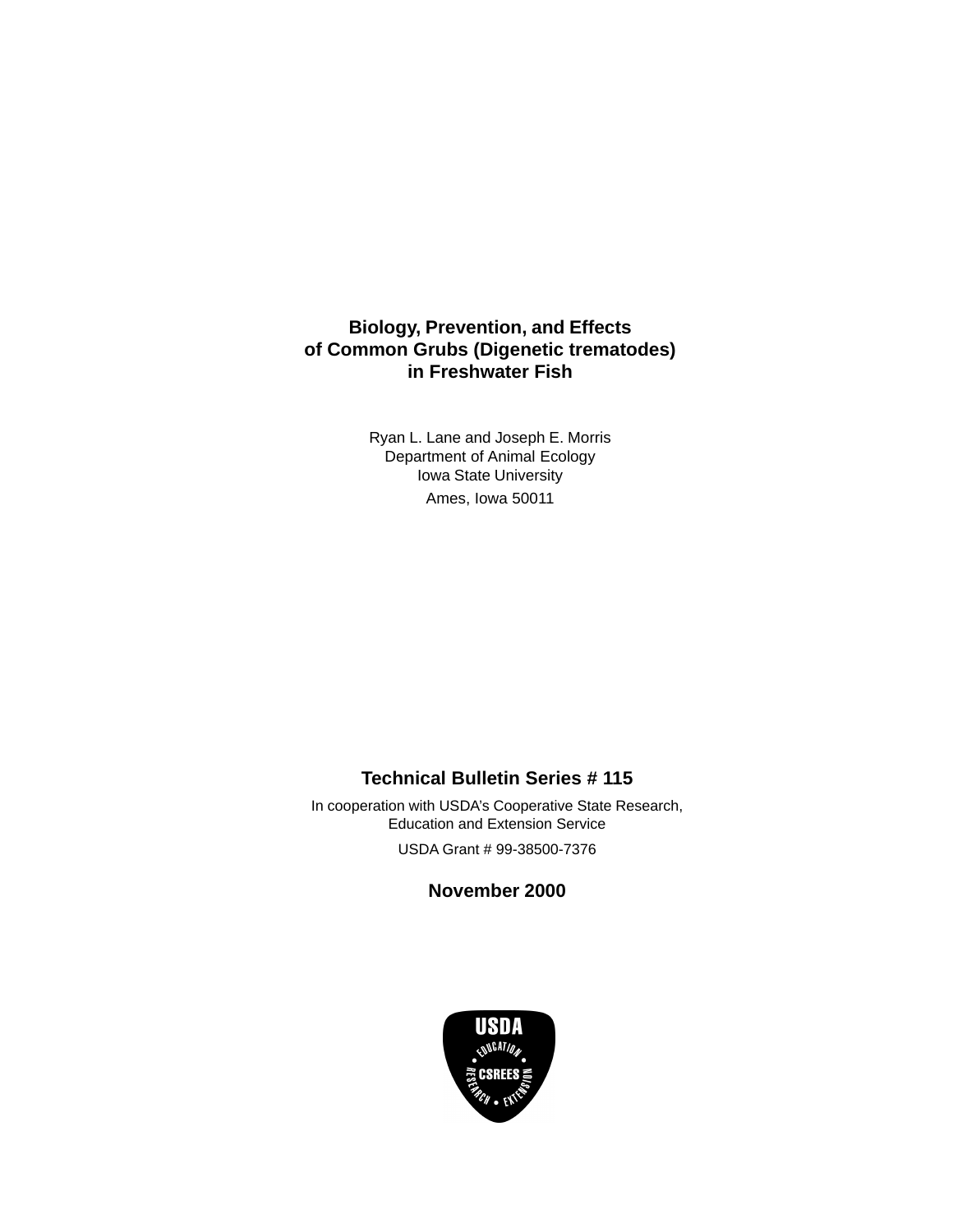### **Introduction**

Digenetic trematodes (class Trematoda) often plague pond-reared fishes. Most digenetic trematodes are not a serious threat to fish health; however, their mere presence often renders the fish undesirable by consumers. The black grub (*Uvulifer ambloplitis*), white grub (*Posthodiplostomum minimum*), and yellow grub (*Clinostomum complanatum*) are commonly seen digenetic trematodes in fish in earthen ponds located in the North Central Region of the United States. The purpose of this publication is to discuss the biology and prevention of these parasites, along with their effect on infected fish. Hereafter, these digenetic trematodes will be referred to as "grubs".

Grubs are internal parasites (endoparasites), varying in size, shape, and habitat, with complex life cycles involving several hosts (Olsen 1962). The three aforementioned fish grubs have three hosts in their life cycles. Besides fish, aquatic snails and birds serve as hosts for these grubs. The grubs undergo both sexual and asexual reproduction within these hosts (Chandler and Read 1961), and can either actively or passively invade their hosts (Williams and Jones 1994).

The following is a summary of the life cycle for the selected grubs (Olsen 1962). The asexual phase in grubs is typically in snails, the first intermediate host. Miracidia, ciliated larval forms of the grub, infect aquatic snails and continue development, by transforming into cercariae; the final products of the asexual phase in snails. The free-swimming cercariae then escape from the host into the water. At this time, the cercariae become incorporated into the tissue of the second intermediate host (fish), and transform into metacercariae (visible grubs in the fish). When a definitive host (aquatic bird) consumes an infected fish intermediate host, the bird will be infected with the metacercariae. Sexual development continues within the definitive host, the fish-eating bird. Adult grubs then produce eggs that later hatch in water, producing miracidia, completing the life cycle.

#### **Black Grub**

Black grubs, known to cause black spot disease (Lemly and Esch 1985), are frequently seen in freshwater fishes as pinhead-sized black spots (1 to 3 mm or  $1/32 - 2/32$  inch) in the skin, tail base, fins, and musculature (Hunter and Hunter 1938). Sunfish (*Lepomis* spp.), black bass (*Micropterus* spp.), crappie (*Pomoxis* spp.), and yellow perch (*Perca flavescens*) are the most commonly affected species (Lemly and



**Photo credit to W. A. Rogers, Department of Fisheries and Allied Aquacultures, Auburn University.**

#### **Fig. 1. Black grubs embedded in largemouth bass fillets.**

Esch 1985). The metacercariae of the black grub become encapsulated by host tissue and melanophores surround the outer layers; consequently, the dark color of the embedded grub causes affected fish to have a "peppered" appearance (Fig. 1). Their presence often renders infected fish undesirable to consumers (Fig. 2). Hoffman and Putz (1965) concluded that black grubs have a life span over 4 years in fish maintained at 12˚C (54˚F) water.

The life cycle of the black grub has been known since 1931 (Hoffman and Putz 1965). The definitive host is usually the belted kingfisher (*Megaceryle a. alcyon*); the sexually mature grub resides and reproduces in the intestine. Eggs, which develop into miracidia, are released from adult grubs and are passed through the bird by its feces. A snail (genus *Planorbella*) (Turgeon et al. 1998), the first intermediate host, is invaded by the miracidia. The miracidia develop asexually and multiply into cercariae. The freeswimming cercariae escape the host. The



**Fisheries Division, Michigan Department of Natural Resources**

**Fig. 2. Black grubs embedded in a rock bass.**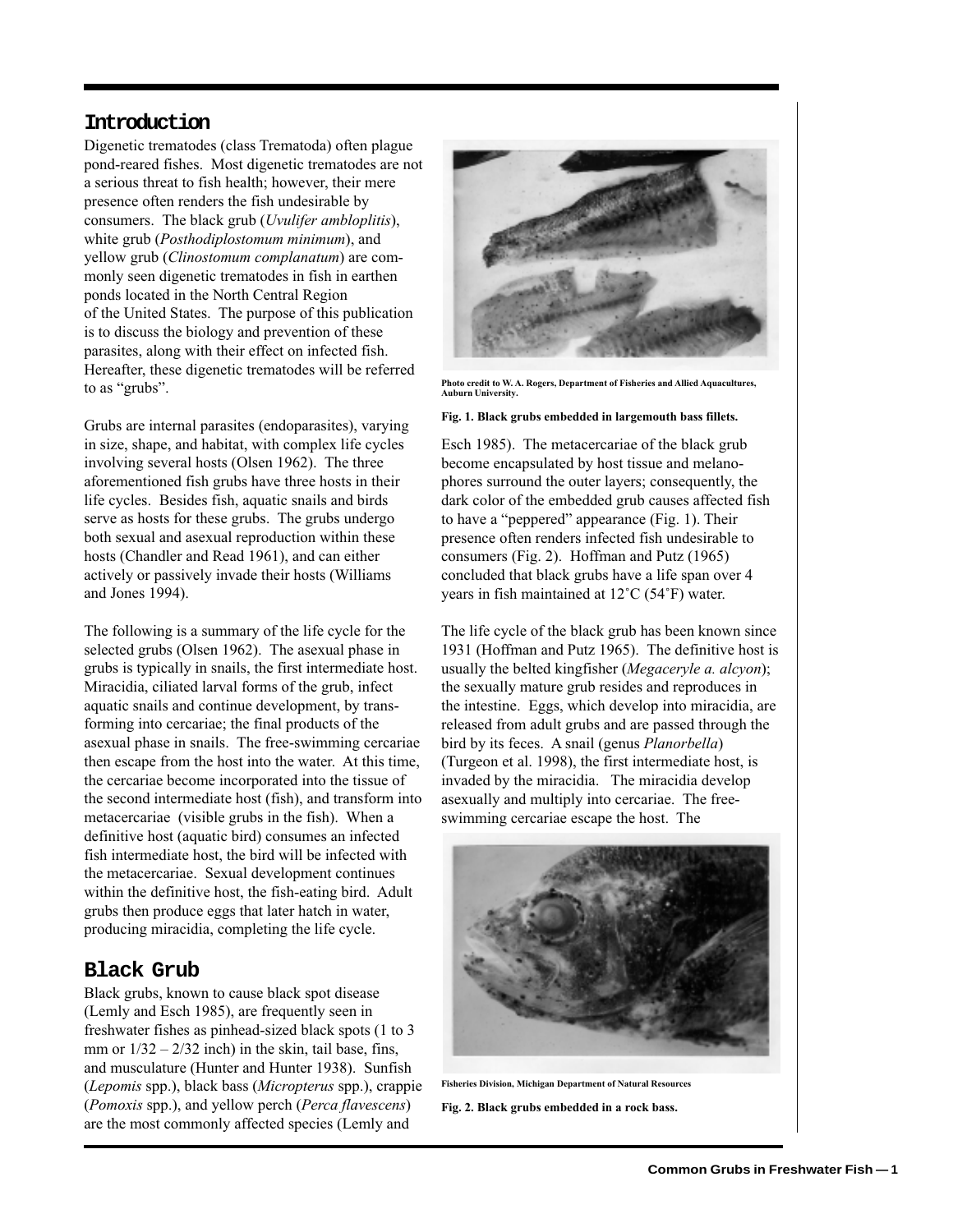cercariae infect the fish host by penetrating the skin and transform into metacercariae (visible encysted black grub). The cycle is completed when a bird consumes an infected fish.

Black grubs can cause harmful effects and secondary diseases in fish. Cercariae penetrate through the skin causing mechanical damage and hemorrhage (Hoffman 1967). Infected smallmouth bass (*M. dolomieui*) lose weight and body condition (Hunter and Hunter 1938). Until the black grubs become encapsulated in the host, the host loses lipids (fats) and their oxygen requirements increase (Hunter and Hunter 1938; Lemly and Esch 1984). Lemly and Esch (1984) indicated that heavily infected bluegill (*L. macrochirus*) often enter the winter months in lipiddepleted (low fat) state; consequently, these fish have few energy reserves to last over winter and that would affect their ability to survive.

# **White Grub**

White grubs (usually no larger than 1 mm or 1/32 inch) occur in a wide variety of North American freshwater fishes (Grizzle and Goldsby 1996), but one pond strain of white grub (*Posthodiplostomum minimum centrarchi*), is most commonly found in centrarchid fishes (Hoffman 1958). Another strain of white grub (*P. m. minimum*) infects mostly cyprinid fish species (Hoffman 1999). Producers of pondreared fishes often overlook white grubs because of their small size and location in the fish; they reside in and around the fish's organs and not in the flesh (Fig 3). White grubs primarily affect kidneys, liver, and heart, but they also occur in the spleen, connective tissue of the gut (Fig. 4), and ovary (Avault and Smitherman 1965; Spall and Summerfelt 1970).



**Photo credit to W. A. Rogers, Department of Fisheries and Allied Aquacultures, Auburn University.**

**Fig. 3. White grubs embedded in the organs of a bluegill.**



**Photo credit to Andrew J. Mitchell, USDA/ARS, Stuttgart, Arkansas.**

**Fig. 4. A fathead minnow heavily infected with white grubs.**

Spall and Summerfelt (1970) reported that male centrarchids had higher prevalence and intensity of white grubs than females. They suggested behavioral differences (male spawning habits) placed males in proximity to infected snails longer than females.

The definitive host is primarily the great blue heron (*Ardea herodias*); the adult grub resides and sexually reproduces in the bird's intestine. Eggs are released from adult grubs and are passed through the bird by its feces. The eggs hatch in water releasing freeswimming miracidia. Miracidia have to locate and infect an aquatic snail (genus *Physa*) or they perish. Germinal sacs develop in the liver tissue of the snail. The germinal sacs release free-swimming cercariae, which have a short period to infect a fish host, or they also will perish. The cercariae infect the fish by penetrating the skin and are carried by the circulatory system to the kidneys, liver, and heart. In the organs, the cercariae develop into the metacercariae stage (white grub). The cycle is complete when a fisheating bird consumes the fish.

White grubs can cause harmful effects in fish (Spall and Summerfelt 1969), especially during the first few days after infection (Meade and Bedinger 1967). The white grub affects larval fish when grubs become too numerous and organs are compressed. Death occurs if the liver or other organs are destroyed by the metacercariae. Hoffman (1958) concluded that white grubs cause hyperemia (bleeding) at fin bases and mortalities in heavily infected fathead minnows (*Pimephales promelas*). Hoffman and Hutcheson (1970) indicated that an unusual case of white grubs in the flesh of striped bass (*Morone saxatilis*) caused deformation, exophthalmia, and mortality. Mitchell et al. (1982) found that heavily infected fathead minnows had displaced organs, a build up of body fluids in the body cavity, ruptured abdomens, and mortality.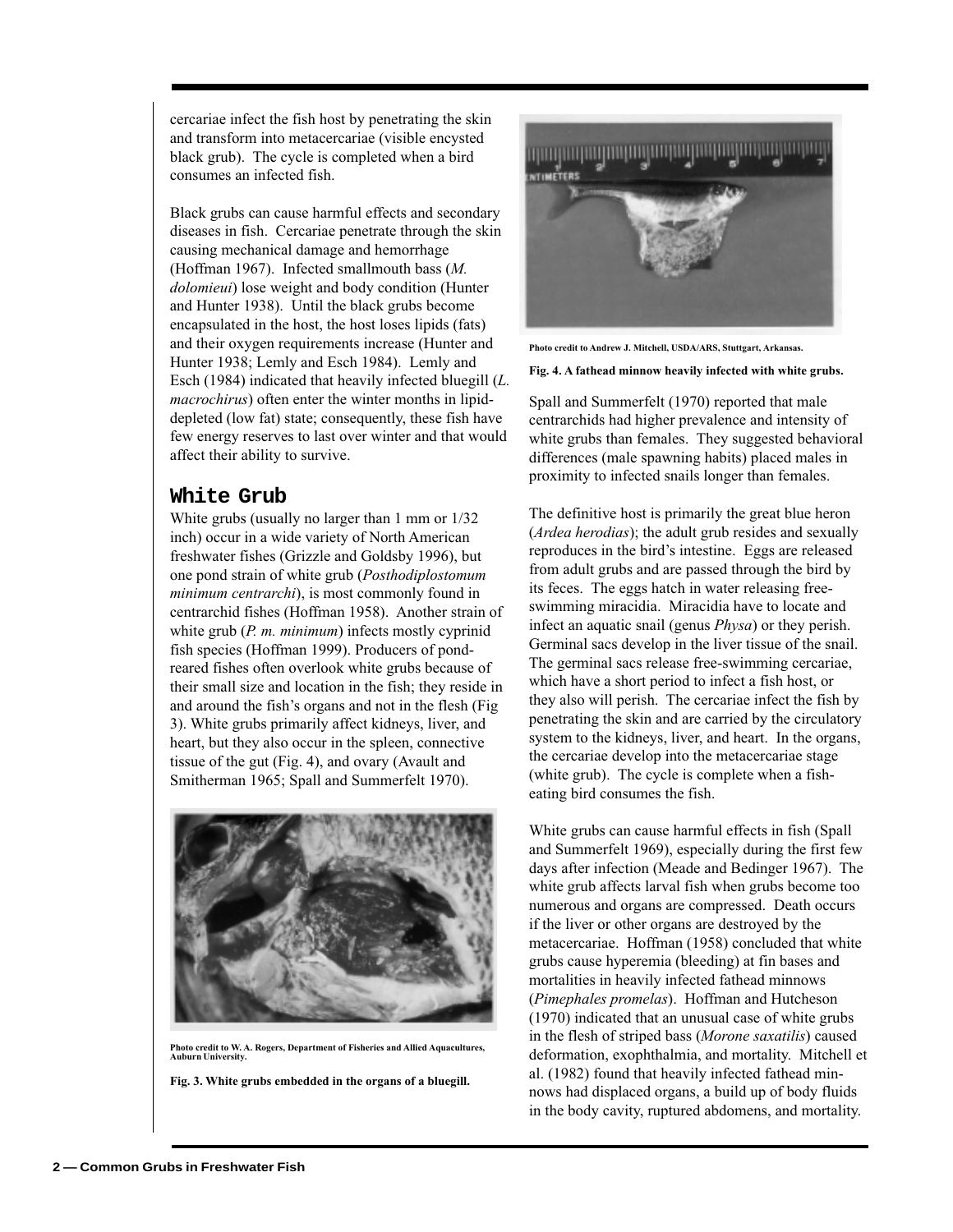Grizzle and Goldsby (1996) speculated that the penetration of cercariae impair the immune functions of infected fish; consequently, increasing fish vulnerability to secondary infection, e.g., bacterial and fungal.

## **Yellow Grub**

The yellow grub is a large (3 to 8 mm or 1/8 to 1/4 inch), common parasite in North America (Olsen 1962). Yellow grubs are embedded intermuscularly (in the muscle) or subcutaneously (under the skin) in fish. The most common fish-hosts in North America are yellow perch, bass, and sunfish (Olsen 1962); however, it is a relatively safe to assume that the yellow grub is capable of infecting all freshwater fish species because it has been reported from many fish species (Hoffman 1999). When present, the parasites are highly visible to the unaided eye after skinning or filleting because of their size and color. The yellow grub is not harmful to humans if removed or cooked; however, anglers and consumers do not readily accept infected fish because of their unsightly appearance (Hoffman 1999). Elliot and Russert (1949) have reported individual yellow grubs living in fish for about 4 years.

The definitive host of the yellow grub is usually the great blue heron (*Ardea herodias*) and the adult grub resides and reproduces in the throat of the bird. Eggs are released into the water from the bird when the bird thrusts its beak into the water. The eggs hatch in water releasing miracidia. The miracidia must find a snail (genus *Planorbella*), or they will die. After the miracidia enters the snail, the miracidia transform into



**Photo credit to Andrew J. Mitchell, USDA/ARS, Stuttgart, Arkansas.**

#### **Fig. 5. A fathead minnow infected with yellow grubs.**

germinal sacs, which release free-swimming cercariae. The cercariae have a limited period to locate and penetrate a fish host, or they perish. The cercariae infect the fish by penetrating the skin, then embed

themselves into the muscle of infected fish and finally develop into the metacercariae (yellow grub). The cycle is complete when a fish-eating bird consumes the fish.

The yellow grub is relatively harmless to infected fish, except when they are heavily infected (Fig. 5) (Hoffman 1999). The presence of this grub in propagated fish species has caused fish producers economic losses because even lightly infected fish are rejected by consumers.

#### **Prevention**

It is important to limit grub infections in fish raised in ponds. Avoidance is essential because, unfortunately, infected fish cannot be treated. To limit grub infections in pond-reared fishes, snails or fish-eating birds must be controlled. However, controlling these hosts after grub infections have been established is useless because it takes years for the grubs to be eliminated from the fish. Control at this point would only serve to prevent further build up of grubs in fish.

Snails are among the most common organisms of shallow areas in ponds, streams, and lakes (Brown 1991). Snails feed on decomposing organic material and algae growing on various surfaces such as rocks and plants. Unfortunately, controlling snails is somewhat difficult because they can distance themselves from chemicals by burrowing into substrate (Brown 1991). Pumpkinseed sunfish (*L. gibbosus*) (Etnier 1971) and redear or shellcracker sunfish (*L. microlophus*) (Pflieger 1975) consume snails; therefore, they can be used as biological control agents to help prevent grub infections in ponds. However, this method of biological control will not assist in eliminating existing grubs in fish at post-infection periods. The removal of marginal pondweeds is of some help, as they constituted the preferred snail habitat of a pond. Therefore, the use of governmentally approved contact herbicides can remove these weeds, thus limiting snail habitat. Finally, not always practical, is the draining, complete drying for several weeks, and refilling of ponds to reduce snail numbers.

Although only great blue herons and kingfishers have been discussed in this publication, all fish-eating birds should be deterred from pond-rearing facilities because they prey on fish and carry several fish diseases including grubs. The Migratory Bird Treaty Act protects all fish-eating birds (APHIS 1997); therefore, producers need responsible and environmentally sound solutions for scaring or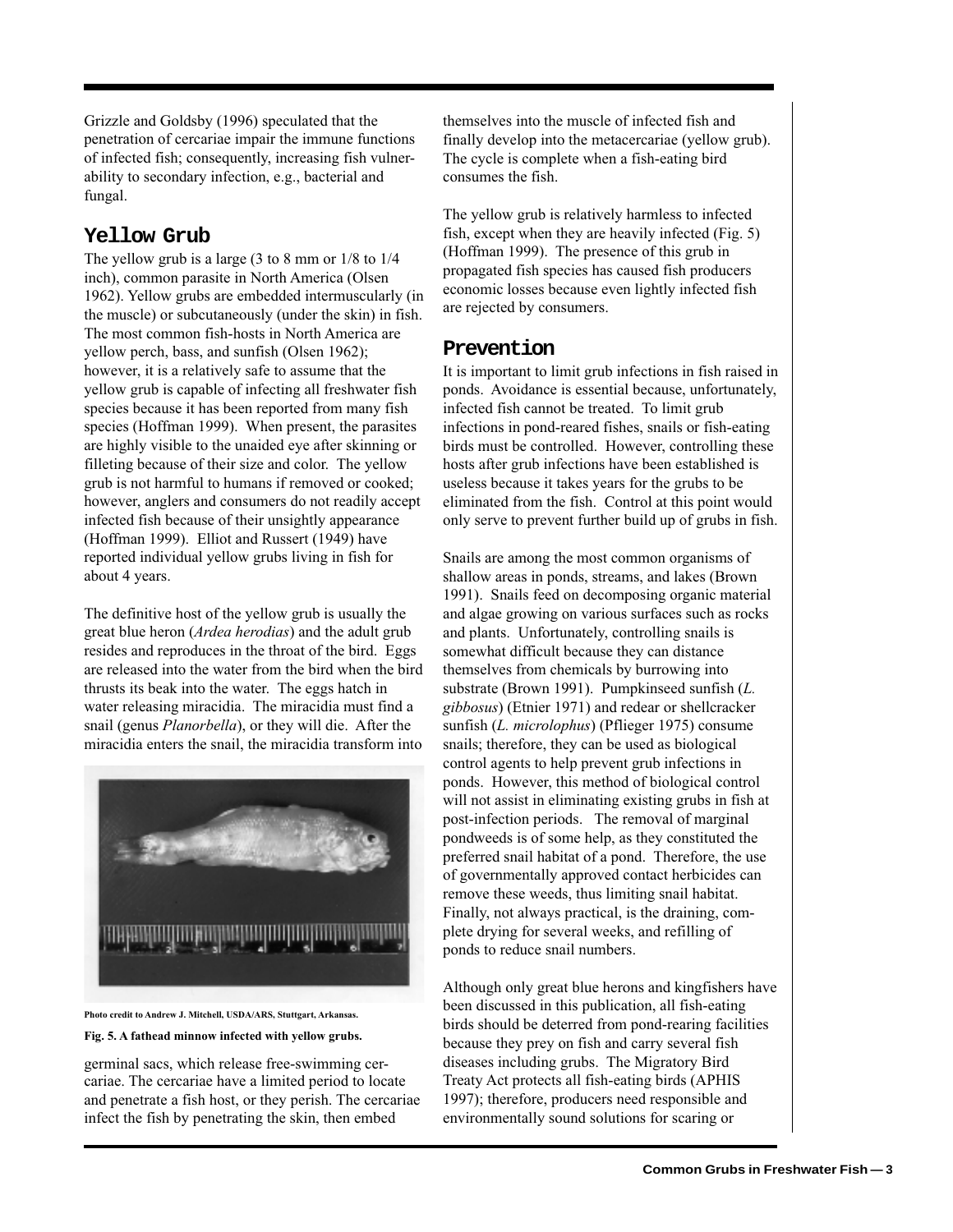removing birds. The Wildlife Services (WS) program, a division of the USDA's Animal and Plant Health Inspection Service (APHIS), helps reduce damage to aquaculture facilities caused by wildlife. WS wildlife biologists offer technical and direct operational assistance to aquaculture producers by conducting on-site evaluations to assess damages and to identify the wildlife (birds) causing it.

WS encourages the use of netting, wire grids, and fencing because these devices offer producers some long-term protection. However, physical barriers can be impractical for pond owners because of high costs, maintenance, and harvest interference. WS also encourages the use of noise-making devices (i.e., propane cannons and cracker shells) and visual devices (i.e., "eye-spot" balloons, remote-control boats and planes, scarecrows, etc.) Unfortunately, wildlife quickly adapt to these devices when they

are used continuously. The use of large active dogs to deter birds away from ponds is highly effective and recommended, especially at night.

If physical and scaring techniques continually fail to reduce aquaculture losses, the U.S. Department of the Interior's Fish and Wildlife Service (US-FWS) can issue depredation permits to remove a limited amount of fish-eating birds from specific facilities; however, these permits are tightly controlled because of the Migratory Bird Treaty Act (APHIS 1997).

For further information or technical assistance concerning wildlife control, contact the nearest USDA/APHIS/ Wildlife Service (WS). To find the nearest Wildlife Service (WS) in your state, contact your local Cooperative Extension agent or call the WS Operational Support Staff Office at (301) 734-7921.

## **Literature Cited**

- APHIS (Animal and Plant Health Inspection Service). 1997. Assisting American aquaculture. United States Department of Agriculture.
- Avault, J. W., and R. O. Smitherman. 1965. Experimental host specificity of *Posthodiplostomum minimum*. Experimental Parasitology 17:268-270.
- Brown, K. M. 1991. Mollusca: Gastropoda. Pages 285-314 *in* J. H. Thorp and A. P. Covich, editors. Ecology and classification of North American freshwater invertebrates. Academic Press, Inc., California.
- Chandler, A. C. and C. P. Read. 1961. Introduction to parasitology. John Wiley & Sons, New York.
- Elliot, A. M., and L. R. Russert. 1949. Some condition characteristics of a yellow perch population heavily parasitized by *Clinostomum marginatum*. Journal of Parasitology 35(2):183-190.
- Etnier, D. A. 1971. Food of three species of sunfishes (*Lepomis*, Centrarchidae) and their hybrids in three Minnesota lakes. Transactions of the American Fisheries Society 100:124-128.
- Grizzle, J. M., and M. T. Goldsby Jr. 1996. White grub *Posthodiplostomum minimum centrarchi* metacercariae in the liver of largemouth bass: quantification and effects on health. Journal of Aquatic Health 8:70-74.
- Hoffman, G. L. 1958. Experimental studies on the cercariae and metacercariae of a stigeoid trematode, *Posthodiplostomum minimum*. Experimental Parasitology 7:23-50.
- Hoffman, G. L., and R. E. Putz. 1965. The black-spot (*Uvulifer ambloplitis*: Trematoda: Strigeoidea) of Centrarchid fishes. Transactions of the American Fisheries Society 94(2):143-151.
- Hoffman, G. L. 1967. Parasites of North American freshwater fishes. University of California Press, Berkley and Los Angeles.
- Hoffman, G. L., and J. A. Hutcheson. 1970. Unusual pathogenicity of a common metacercariae of fish. Journal of Wildlife Diseases 6:109.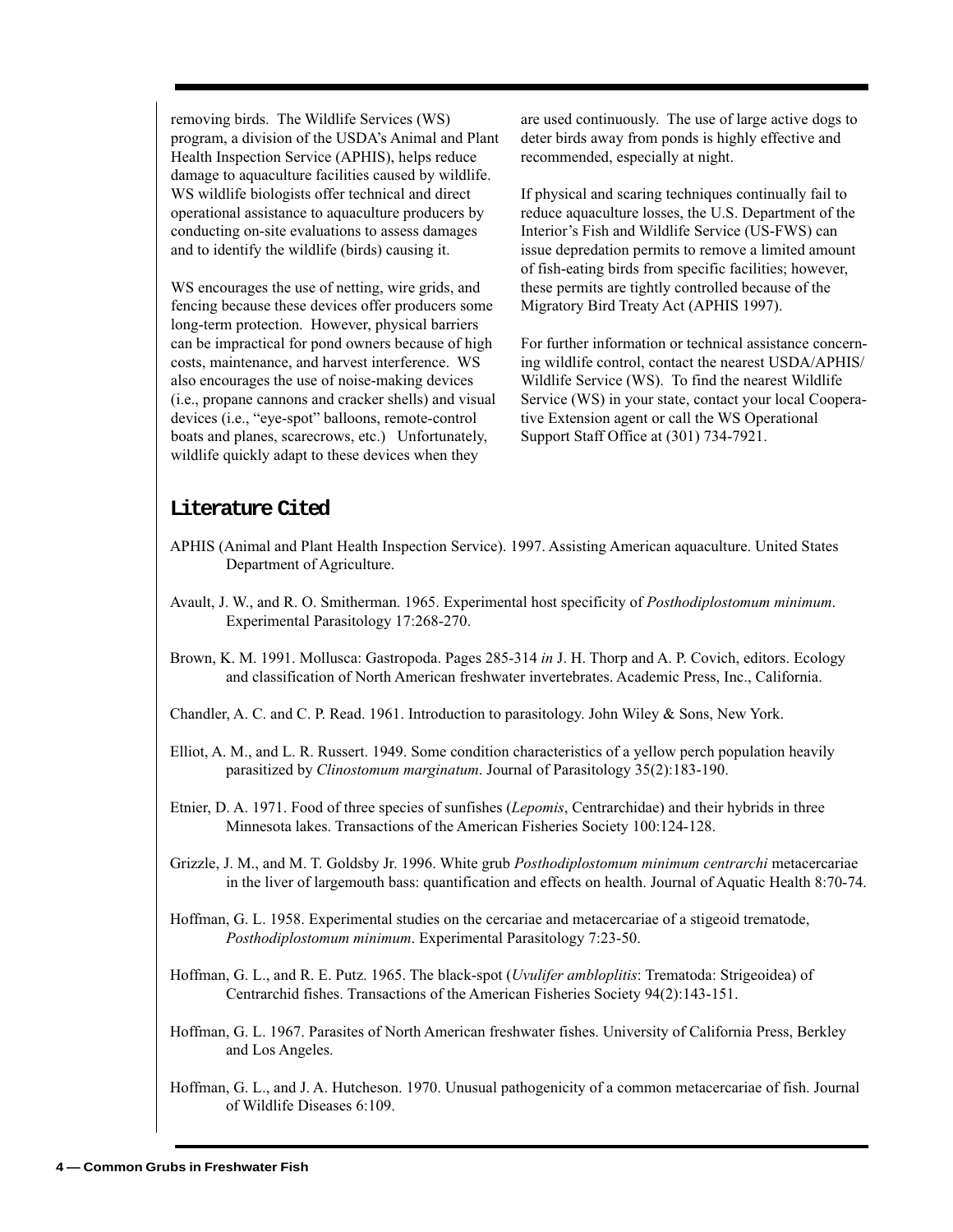- Hoffman, G. L. 1999. Parasites of North American freshwater fishes 2<sup>nd</sup> edition. Comstock Publishing Associates, Ithaca and London.
- Hunter, G. W., and W. S. Hunter. 1938. Studies on host reactions to larval parasites. I. The effect on weight. Journal of Parasitology 24:475-481.
- Lemly, A. D., and G. W. Esch. 1984. Effects of the trematode *Uvulifer ambloplitis* on juvenile bluegill sunfish, *Lepomis macrochirus*: ecological implications. Journal of Parasitology 70:475-492.
- Lemly, A. D., and G. W. Esch. 1985. Black-spot caused by *Uvulifer ambloplitis* (Trematoda) among juvenile centrarchids in the Piedmont area of North Carolina. Proceedings of the Helminthological Society of Washington 52(1):30-35.
- Meade, T. G., and C. A. Bedinger Jr. 1967. *Posthodiplostomum minimum* in fishes of Madison County, eastern Texas. Southwestern Naturalist 12:334-335.
- Mitchell, A. J., C. E. Smith, and G. L. Hoffman. 1982. Pathogenicity and histopathology of an unusually intense infection of white grubs (*Posthodiplostomum m. minimum*) in the fathead minnow (*Pimephales promelas*). Journal of Wildlife Diseases 18(1):51-57.
- Olsen, O. W. 1962. Animal parasites. Burgess Publishing Company. Minneapolis.
- Pflieger, W. L. 1975. Sunfishes. Pages 249-275 *In* The Fishes of Missouri. Missouri Department of Conservation, Missouri.
- Spall, R. D., and R. C. Summerfelt. 1969. Host-parasite relationships of certain endoparasitic helminthes of the channel catfish and white crappie in an Oklahoma reservoir. Bulletin of the Wildlife Disease Association 5:48-67.
- Spall, R. D., and R. C. Summerfelt. 1970. Life cycle of the white grub. *Posthodiplostomum minimum* (MacCallum, 1921: Trematoda, Diplostomatidae), and observations on host-parasite relationships of the metacercariae in fish. Pages 218-230 *in* S. F. Snieszko, editor. A symposium on diseases of fish and shellfishes. American Fisheries Society, Special Publication 5, Bethesda, Maryland.
- Turgeon, D. D., J. F. Quinn Jr., A E. Bogan, E. V. Coan, F. G. Hochberg, W. G. Lyons, P. M. Mikkelsen, R. J. Neves, C. F. E. Roper, G. Rosenberg, B. Ruth, A. Scheltema, F. G. Thompson, M. Vecchione, and J. D. Williams. 1998. Common and scientific names of aquatic invertebrates from the United States and Canada: Mollusks 2nd edition. American Fisheries Society, Bethesda, Maryland, USA.

Williams. H., and A. Jones. 1994. Parasitic worms of fish. Taylor & Francis Ltd. Bristol.

## **Acknowledgments**

Thanks to the listed photographers and/or agencies for the use of their photographs. We would like to express our gratitude to Edwin Powell (Department of Zoology and Genetics, Iowa State University) for his valuable input. Lastly, we thank all reviewers for taking time to critically review this manuscript.